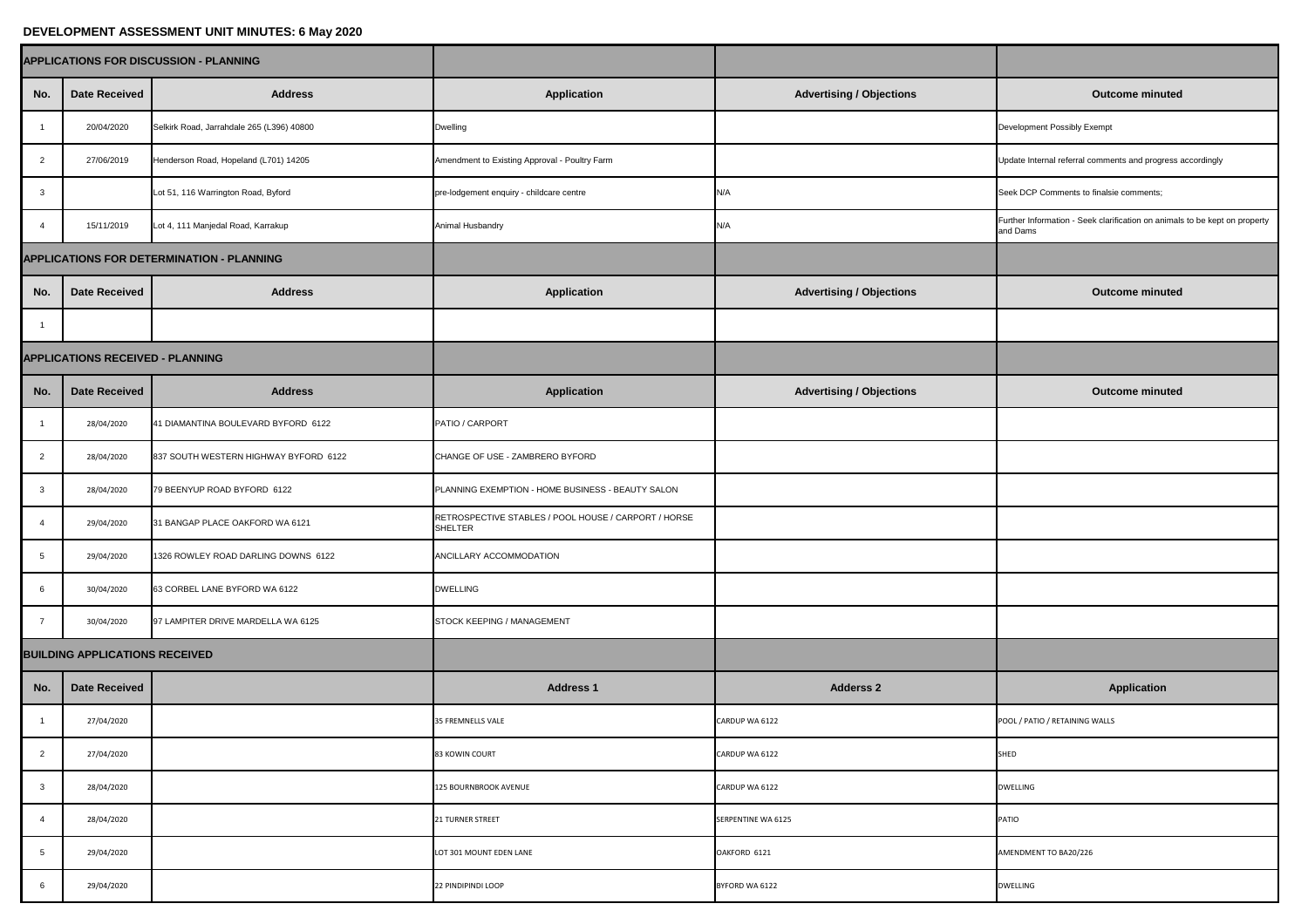| $\overline{7}$                              | 29/04/2020                            |                  | <b>65 PETERS WAY</b>                   | OAKFORD WA 6121                                       | PATIO                              |
|---------------------------------------------|---------------------------------------|------------------|----------------------------------------|-------------------------------------------------------|------------------------------------|
| 8                                           | 29/04/2020                            |                  | <b>20 POMERA DRIVE</b>                 | BYFORD WA 6122                                        | SHED                               |
| 9                                           | 1/05/2020                             |                  | <b>7B WILLIAM STREET</b>               | BYFORD WA 6122                                        | <b>PATIO</b>                       |
| 10                                          | 1/05/2020                             |                  | 28 SKYLINE BOULEVARD                   | WHITBY WA 6123                                        | <b>DWELLING</b>                    |
| 11                                          | 1/05/2020                             |                  | <b>4A CHOULES STREET</b>               | BYFORD WA 6122                                        | AMENDMENT TO BA20/195              |
| 12                                          | 1/05/2020                             |                  | <b>64 GALENA WAY</b>                   | BYFORD WA 6122                                        | <b>PATIO</b>                       |
| 13                                          | 1/05/2020                             |                  | <b>8 RELIANT RETREAT</b>               | BYFORD 6122                                           | <b>DWELLING</b>                    |
| 14                                          | 24/04/2020                            |                  | LOT 22 KARNUP ROAD                     | <b>SERPENTINE WA 6125</b>                             | <b>DAM</b>                         |
|                                             | <b>BUILDING PERMIT DETERMINATIONS</b> |                  |                                        |                                                       |                                    |
| No.                                         | Date Approved                         | <b>Applicant</b> | <b>Address</b>                         | <b>Proposal</b>                                       | <b>Recommended minuted</b>         |
|                                             | 28/04/2020                            |                  | 16 GEORGE STREET JARRAHDALE 6124       | <b>CARPORT</b>                                        | APPROVED UNDER DELEGATED AUTHORITY |
| $\overline{2}$                              | 28/04/2020                            |                  | 557 ORTON ROAD OAKFORD 6121            | ALTERATIONS AND ADDITIONS                             | APPROVED UNDER DELEGATED AUTHORITY |
| $\mathbf{3}$                                | 28/04/2020                            |                  | 54 WESTRALIA ROAD BYFORD WA 6122       | <b>DWELLING</b>                                       | APPROVED UNDER DELEGATED AUTHORITY |
| $\boldsymbol{\Delta}$                       | 28/04/2020                            |                  | 23 LEARMOUTH TURN BYFORD WA 6122       | <b>RETAINING WALL</b>                                 | APPROVED UNDER DELEGATED AUTHORITY |
| -5                                          | 28/04/2020                            |                  | 4 CLEMATIS STREET BYFORD WA 6122       | <b>POOL BARRIER FENCE</b>                             | APPROVED UNDER DELEGATED AUTHORITY |
| 6                                           | 28/04/2020                            |                  | 6 ARARAT ROAD BYFORD WA 6122           | <b>DWELLING</b>                                       | APPROVED UNDER DELEGATED AUTHORITY |
|                                             | 28/04/2020                            |                  | 145 OLD CHESTNUT LANE JARRAHDALE 6124  | MILLBROOK WINERY INTERNAL FITOUT                      | APPROVED UNDER DELEGATED AUTHORITY |
| 8                                           | 29/04/2020                            |                  | 9 KINNEAR TRAIL BYFORD 6122            | <b>PATIO</b>                                          | APPROVED UNDER DELEGATED AUTHORITY |
| 9                                           | 29/04/2020                            |                  | 34 GALLON WAY BYFORD 6122              | <b>DWELLING</b>                                       | APPROVED UNDER DELEGATED AUTHORITY |
| 10                                          | 29/04/2020                            |                  | 348 SOLDIERS ROAD CARDUP WA 6122       | SHED                                                  | APPROVED UNDER DELEGATED AUTHORITY |
| 11                                          | 30/04/2020                            |                  | 53 SHEPPARTON BOULEVARD BYFORD WA 6122 | <b>DWELLING</b>                                       | APPROVED UNDER DELEGATED AUTHORITY |
| 12                                          | 30/04/2020                            |                  | 60 ZIRCON DRIVE BYFORD WA 6122         | <b>PATIO</b>                                          | APPROVED UNDER DELEGATED AUTHORITY |
| 13                                          | 30/04/2020                            |                  | LOT 301 MOUNT EDEN LANE OAKFORD 6121   | <b>WATER TANK</b>                                     | APPROVED UNDER DELEGATED AUTHORITY |
| 14                                          | 01/05/2020                            |                  | LOT 9108 ABERNETHY ROAD BYFORD 6122    | <b>RETAINING WALLS</b>                                | APPROVED UNDER DELEGATED AUTHORITY |
| 15                                          | 01/05/2020                            |                  | 31 ABERNETHY ROAD BYFORD 6122          | OCCUPANCY PERMIT - SHOWROOM/ WAREHOUSE STORAGE/OFFICE | APPROVED UNDER DELEGATED AUTHORITY |
| <b>HEALTH SERVICE Applications received</b> |                                       |                  |                                        |                                                       |                                    |

| $\overline{7}$                              | 29/04/2020                            |                  | <b>65 PETERS WAY</b>                   | OAKFORD WA 6121                                       | <b>PATIO</b>                       |
|---------------------------------------------|---------------------------------------|------------------|----------------------------------------|-------------------------------------------------------|------------------------------------|
| 8                                           | 29/04/2020                            |                  | <b>20 POMERA DRIVE</b>                 | BYFORD WA 6122                                        | <b>SHED</b>                        |
| 9                                           | 1/05/2020                             |                  | 7B WILLIAM STREET                      | BYFORD WA 6122                                        | <b>PATIO</b>                       |
| 10                                          | 1/05/2020                             |                  | 28 SKYLINE BOULEVARD                   | WHITBY WA 6123                                        | <b>DWELLING</b>                    |
| 11                                          | 1/05/2020                             |                  | <b>4A CHOULES STREET</b>               | BYFORD WA 6122                                        | AMENDMENT TO BA20/195              |
| 12                                          | 1/05/2020                             |                  | 64 GALENA WAY                          | BYFORD WA 6122                                        | PATIO                              |
| 13                                          | 1/05/2020                             |                  | <b>8 RELIANT RETREAT</b>               | BYFORD 6122                                           | <b>DWELLING</b>                    |
| 14                                          | 24/04/2020                            |                  | LOT 22 KARNUP ROAD                     | <b>SERPENTINE WA 6125</b>                             | <b>DAM</b>                         |
|                                             | <b>BUILDING PERMIT DETERMINATIONS</b> |                  |                                        |                                                       |                                    |
| No.                                         | Date Approved                         | <b>Applicant</b> | <b>Address</b>                         | Proposal                                              | <b>Recommended minuted</b>         |
|                                             | 28/04/2020                            |                  | 16 GEORGE STREET JARRAHDALE 6124       | <b>CARPORT</b>                                        | APPROVED UNDER DELEGATED AUTHORITY |
| 2                                           | 28/04/2020                            |                  | 557 ORTON ROAD OAKFORD 6121            | ALTERATIONS AND ADDITIONS                             | APPROVED UNDER DELEGATED AUTHORITY |
| $\mathbf{3}$                                | 28/04/2020                            |                  | 54 WESTRALIA ROAD BYFORD WA 6122       | <b>DWELLING</b>                                       | APPROVED UNDER DELEGATED AUTHORITY |
|                                             | 28/04/2020                            |                  | 23 LEARMOUTH TURN BYFORD WA 6122       | <b>RETAINING WALL</b>                                 | APPROVED UNDER DELEGATED AUTHORITY |
| -5                                          | 28/04/2020                            |                  | 4 CLEMATIS STREET BYFORD WA 6122       | POOL BARRIER FENCE                                    | APPROVED UNDER DELEGATED AUTHORITY |
| -6                                          | 28/04/2020                            |                  | 6 ARARAT ROAD BYFORD WA 6122           | <b>DWELLING</b>                                       | APPROVED UNDER DELEGATED AUTHORITY |
|                                             | 28/04/2020                            |                  | 145 OLD CHESTNUT LANE JARRAHDALE 6124  | MILLBROOK WINERY INTERNAL FITOUT                      | APPROVED UNDER DELEGATED AUTHORITY |
| 8                                           | 29/04/2020                            |                  | 9 KINNEAR TRAIL BYFORD 6122            | PATIO                                                 | APPROVED UNDER DELEGATED AUTHORITY |
| 9                                           | 29/04/2020                            |                  | 34 GALLON WAY BYFORD 6122              | <b>DWELLING</b>                                       | APPROVED UNDER DELEGATED AUTHORITY |
| 10                                          | 29/04/2020                            |                  | 348 SOLDIERS ROAD CARDUP WA 6122       | <b>SHED</b>                                           | APPROVED UNDER DELEGATED AUTHORITY |
| 11                                          | 30/04/2020                            |                  | 53 SHEPPARTON BOULEVARD BYFORD WA 6122 | <b>DWELLING</b>                                       | APPROVED UNDER DELEGATED AUTHORITY |
| 12                                          | 30/04/2020                            |                  | 60 ZIRCON DRIVE BYFORD WA 6122         | PATIO                                                 | APPROVED UNDER DELEGATED AUTHORITY |
| 13                                          | 30/04/2020                            |                  | LOT 301 MOUNT EDEN LANE OAKFORD 6121   | <b>WATER TANK</b>                                     | APPROVED UNDER DELEGATED AUTHORITY |
| 14                                          | 01/05/2020                            |                  | LOT 9108 ABERNETHY ROAD BYFORD 6122    | <b>RETAINING WALLS</b>                                | APPROVED UNDER DELEGATED AUTHORITY |
| 15                                          | 01/05/2020                            |                  | 31 ABERNETHY ROAD BYFORD 6122          | OCCUPANCY PERMIT - SHOWROOM/ WAREHOUSE STORAGE/OFFICE | APPROVED UNDER DELEGATED AUTHORITY |
| <b>HEALTH SERVICE Applications received</b> |                                       |                  |                                        |                                                       |                                    |